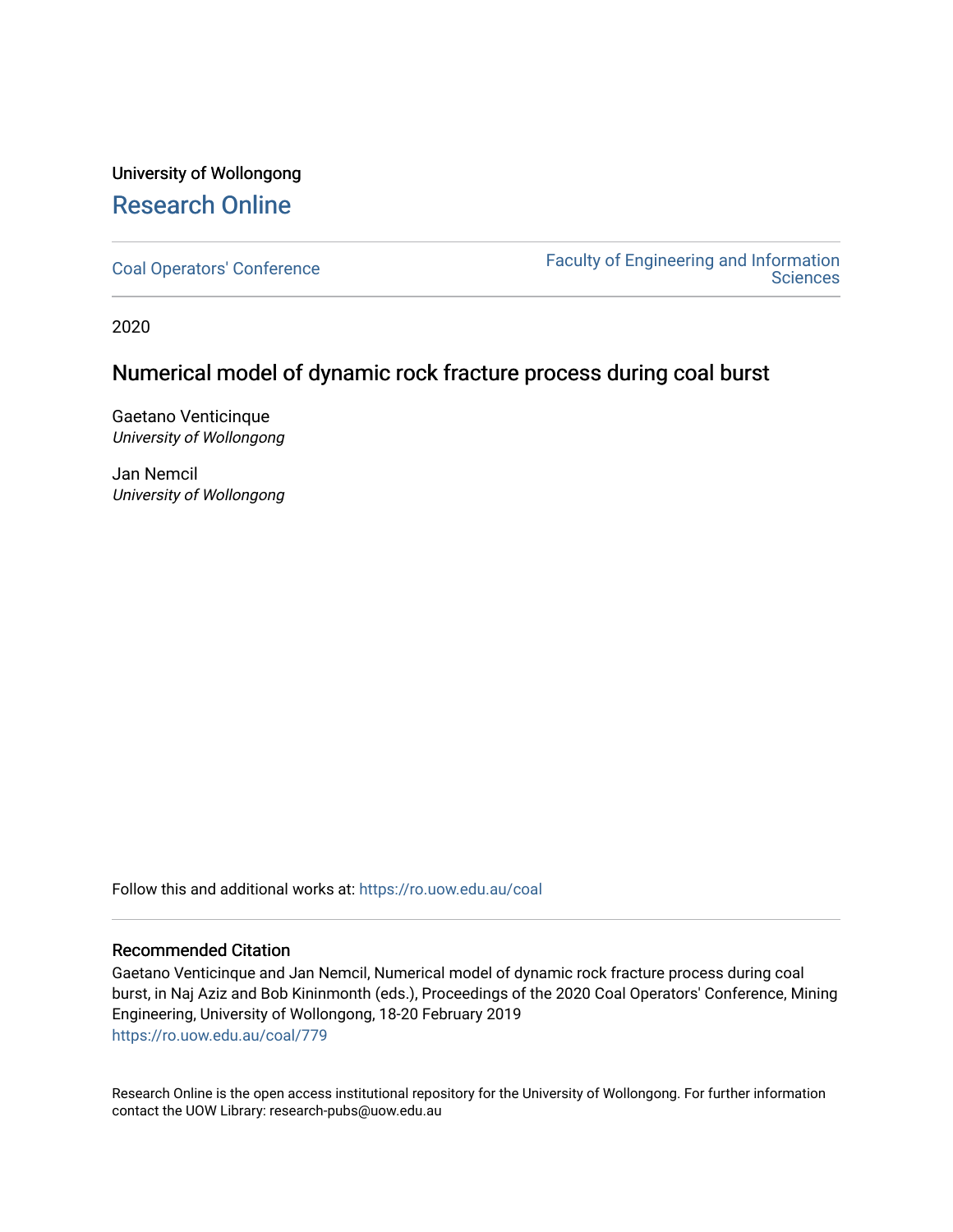# **NUMERICAL MODEL OF DYNAMIC ROCK FRACTURE PROCESS DURING COAL BURST**

# **Gaetano Venticinque[1](#page-1-0) and Jan Nemcik1**

*ABSTRACT:* Coal bursts present one of the most severe hazards challenging the safe operations in underground coal work environments. In Australia, these events are becoming increasingly frequent as coal measures are mined progressively deeper. This study is supported by the Australian Coal Association Research Program (ACARP) which aims to better understand the phenomena of coal burst. In this paper the dynamic fracture process of coal bursts was successfully simulated in the coal roadway. This was achieved using dynamic analysis utilising DRFM<sup>2D</sup> routine by Venticinque and Nemcik (2017) in FLAC<sup>2D</sup> (Itasca, 2015) which complemented previous study observations by Venticinque and Nemcik (2018). This is significant because until now the evolving dynamic rock fracture process during coal burst remained unknown. Additionally, coal/rock burst events were shown from simulation as being largely driven by the propagation of shear fractures from within the rib. This was demonstrated to produce effect forcing the dynamic conversion and release of potential energy stored as compressive strain in the rib into kinetic movement of the entire rib section. This entire process was shown to occur very fast taking approximately 0.2 seconds for a coal burst to fully establish, with ejection of several meters of rib at a velocity of 1.6 m/s produced in the model of an underground coal roadway having 550 m depth of cover.

# **INTRODUCTION TO MODELLING COAL BURST**

Coal bursts are very difficult to predict as they are inherently not frequent, isolated and occur without warning. To minimise the occurrence of coal burst it is necessary to first understand how the mechanism of coal burst arises. Frequent miss-use of conventional elastic-plastic, strain softening and hence otherwise static based models are attributed towards significantly limiting both theoretical derivation and computational ability in analysing fast dynamically occurring events such as coal bursts. This highlights the serious shortcoming of trying to model dynamic material response behaviour of strata around excavations; hence such models should not be used. The importance of built in dynamics is therefore recognised in dynamic analysis for incorporating inertial effects, enabling real time simulation of dynamic ground movement. Likewise, when using these models, correct approach is necessary to isolate and observe what mechanisms are taking place.

A 2-Dimesional Dynamic Rock Fracture Model (DRFM2D) has been undergoing development at the University of Wollongong for more than 5 years. The theoretical basis of this model has been successfully implemented across numerous problems with outputs producing model fractures as observed in laboratory tests Venticinque and Nemcik (2017). Subsequently the DRFM<sup>2D</sup> subroutine in FLAC (Itasca, 2015) is capable of producing the associative dynamic effects from fractures in real time and in doing so is well suited towards capturing the conversion of kinetic motion response naturally produced in the rib during coal burst.

-

<span id="page-1-0"></span><sup>1</sup> University of Wollongong: Email: gv667@uowmail.edu.au Tel: +61 414 799 325; jnemcik@uow.edu.au Tel: +61 2 4221 449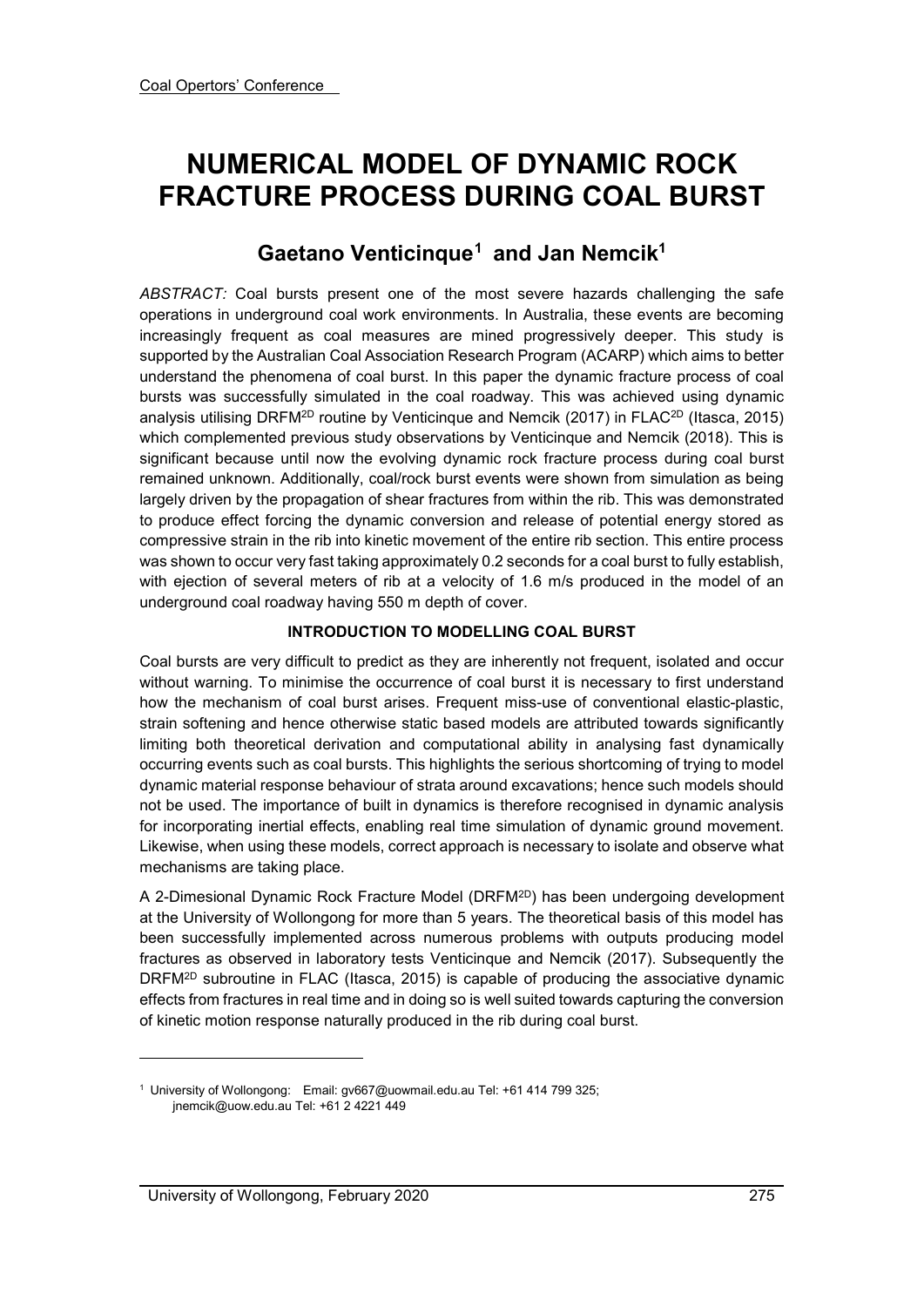## **MODELLING PROCEDURE**

Using FLAC<sup>2D</sup> (Itasca, 2015), an excavation of a standard underground coal mining roadway 5m width by 3m height was modelled within in a 3m thick coal seam bound by competent sandstone roof and floor strata at a depth of 550m, illustrated in Figure 1 and having rock mass strata properties listed in Table 1.

| Table 1 – Rock mass strata properties.<br>Sedimentary Floor and Roof Rock |      |                   |
|---------------------------------------------------------------------------|------|-------------------|
|                                                                           |      |                   |
| Density                                                                   | 2500 | kg/m <sup>3</sup> |
| <b>Bulk Modulus</b>                                                       | 6.67 | GPa               |
| Shear Modulus                                                             | 4.0  | GPa               |
| <b>UCS</b>                                                                | 40.1 | MPa               |
| Internal Friction $\phi$                                                  | 37   | ۰                 |
| <b>Working Coal Seam</b>                                                  |      |                   |
| <b>Mechanical Properties</b>                                              |      |                   |
| Density                                                                   | 1400 | kg/m <sup>3</sup> |
| <b>Bulk Modulus</b>                                                       | 3.33 | GPa               |
| Shear Modulus                                                             | 1.11 | GPa               |
| <b>UCS</b>                                                                | 0.8  | MPa               |
| Internal Friction $\phi$                                                  | 35   | ۰                 |
|                                                                           |      |                   |





Initially, the model was brought to static equilibrium prior to dynamic solution being initiated as per described in Itasca (2015). In order to simulate the dynamic coal burst event, bond failure was artificially induced within a single interface element located at the roofline between the coal and sandstone strata 4m from the rib side. With reference to the vertical stress profile of the rib the artificially failed zone coincided with the maximum vertical and horizontal stress location at the coal/rock interface as well as the inflection point of the stress gradient profile before steeply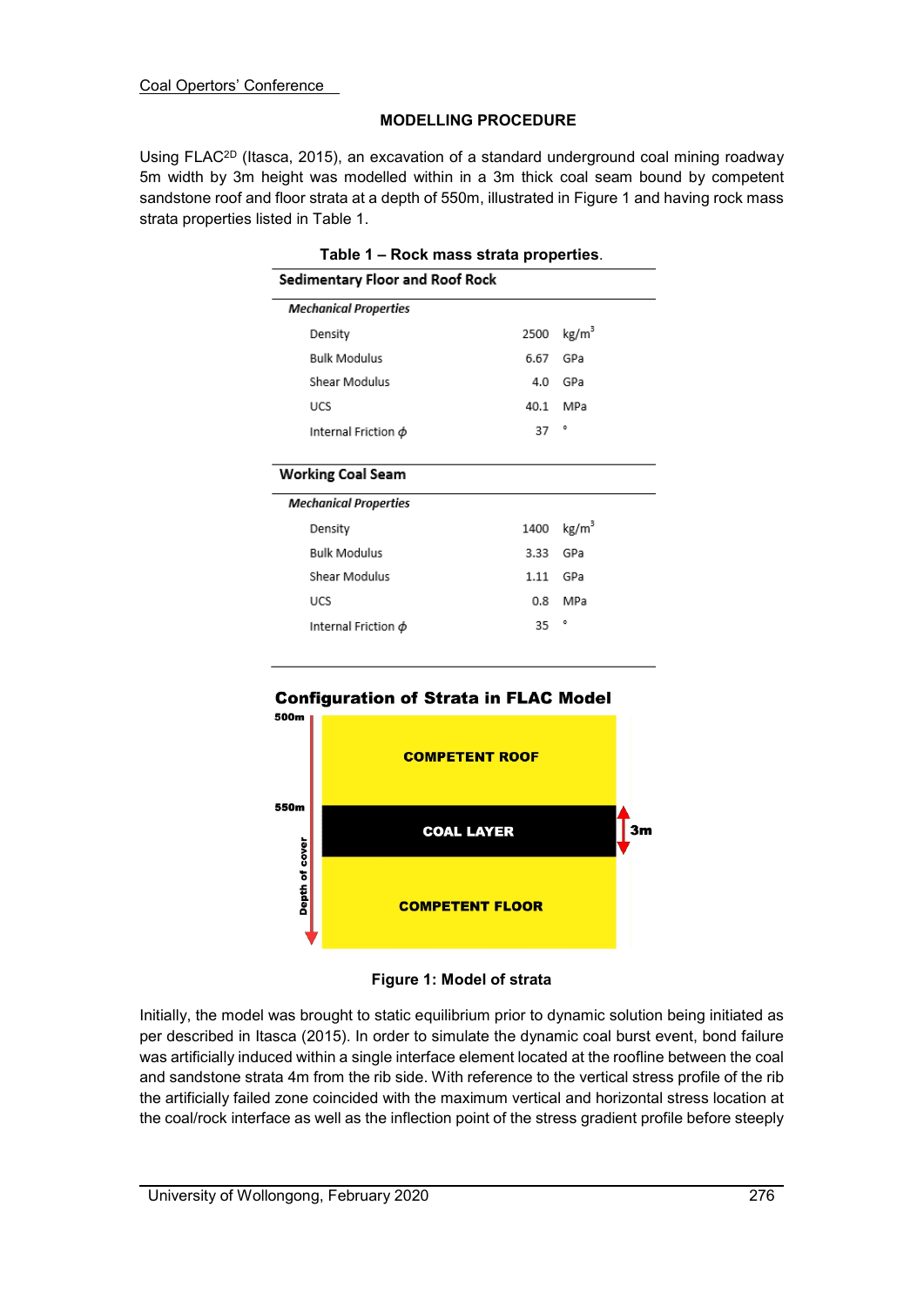declining towards the rib side shown in Figure 2. From Venticinque and Nemcik (2018), this was identified as being the most appropriate region for coal burst to be initiated from.



**Figure 2: Stress profile along coal roof line adjacent to rib face prior to coal burst occurring.** 

Following artificial initiation of coal burst from behind the rib, the DRFM2D subroutine was executed enabling the real time dynamic propagation of fractures to naturally evolve concurrent with the dynamic response effects evolving within the rib. During simulations, dynamic fracture propagation and velocity mass response of the rib was monitored with respect time.

# **RESULTS**

Monitoring the dynamic fracture propagation and velocity mass response over time, model outputs revealed the development of coal burst phenomena to occur over several distinct stages. These are presented in Figure 3.

Through interpretation of simulation results in Figure 3, the evolution of a coal burst event is identified to occur several distinct stages. In sequential order these are:

- a. Generation of initial compression wave produced from a shear fracture initiating behind the rib and propagating in the direction towards the free surface of the rib-side.
- b. Arrivals of the compression wave at the rib face promoting tensile dislocation with possible block spall ejection.
- c. Displacement of near-face rib mass from the free surface, producing a cascading effect of shear failure towards the higher stressed rib mass behind. It is understood that the displacement of rib
- d. mass from the initial rib surfaces results in a sudden drop of confinement being supplied to the higher stressed rib mass behind. This effect drives unstable shear fracturing attributing further subsequent dynamic release of stored energy to occur from behind.
- e. Entire rib movement dynamically driven by the release of potential stored energy through fracturing. This movement eventually causes previously fractured surfaces in shear to open in tension becoming dislocated from the rib mass behind, with ejection of a large rib mass.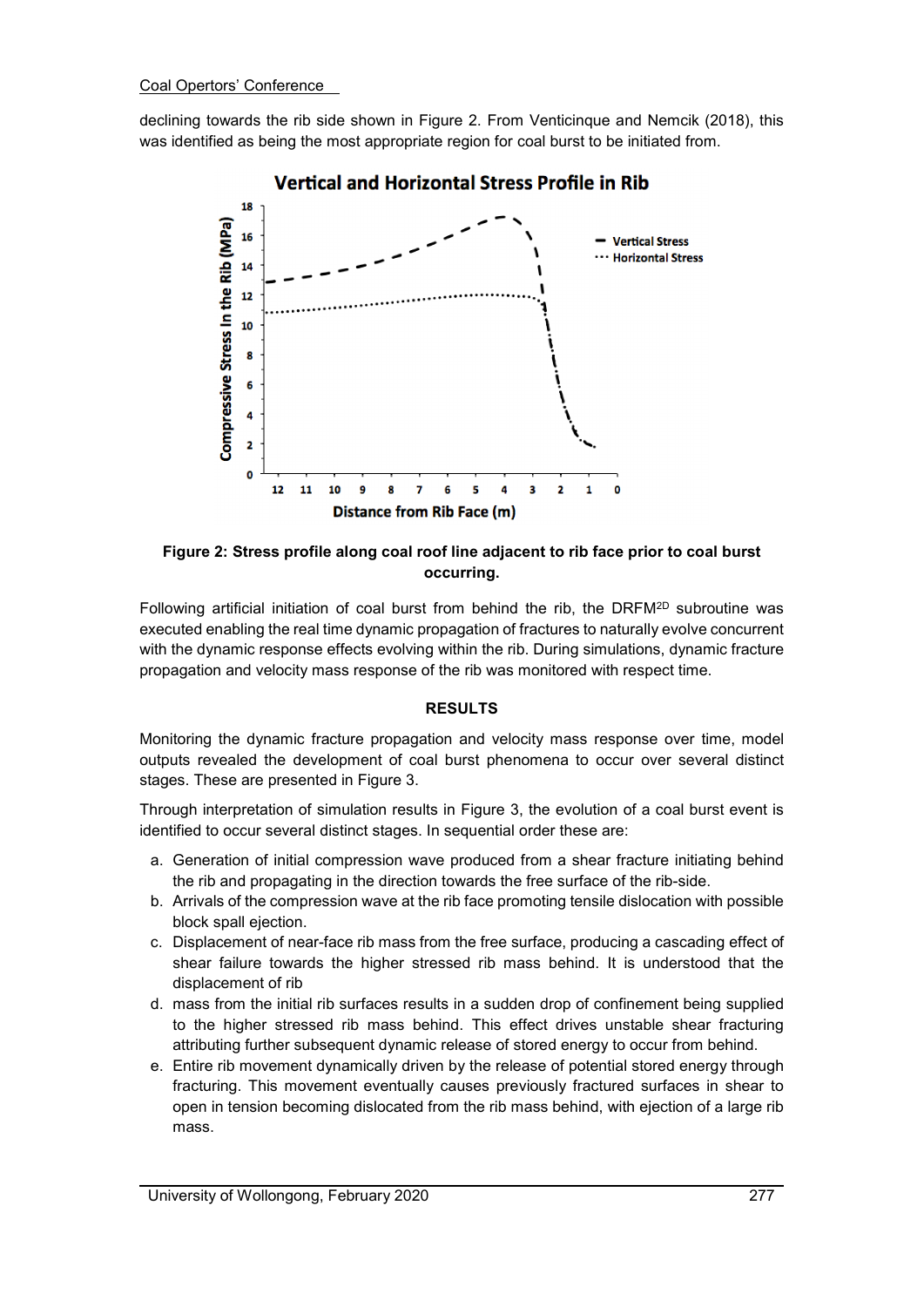

# **Stages of Coal Burst Development**

**Figure 3: Development of coal burst phenomena over time.** 

From simulation, the phenomena of coal burst can be recognised to initiate from shear failure localised behind the rib which continues being driven by shear fracture afterwards. This is where the initiated fracture continued propagation along the coal/rock interface towards the rib, while another shear fracture continued through the coal, downwards curving towards the rib side as shown in Figure 4.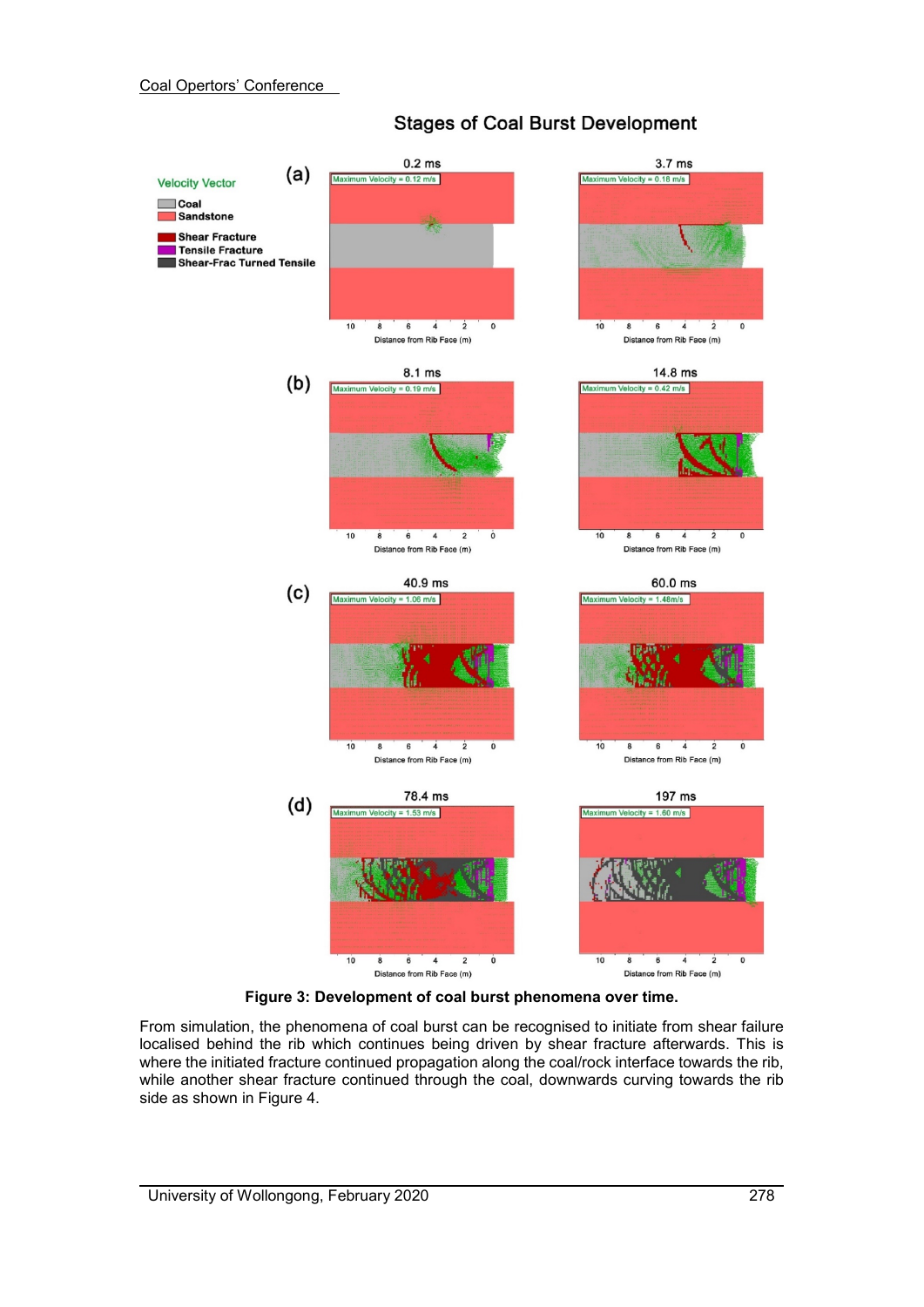

**Shear Fracture Advancement Towards Rib Surface** 

**Figure 4: Shear failure mechanism driving coal burst production**

The dynamic effect produced these from these shear fractures forces the dynamic conversion and release of a significant amount of potential energy stored as compressive strain into kinetic movement of the entire rib section. This is demonstrated by the migration of high vertical stresses deeper into the pillar and increase of rib-mass ejection velocity in Figure 5.



**Figure 5: Evolution of compressive stored stresses into kinetic movement with time.**

As the velocity of the rib mass accrues momentum, unloading from displacement of the rib removes confinement from the seam, causing failure to be driven deeper into the seam producing further subsequent dynamic release. The final fracture pattern supplied in Figure 6 can be noted to produce similar triangular wedged velocity and hence displacement profile to that initially observed in previous simplified simulations by Venticinque and Nemcik (2018). Subsequently the final ejection velocity of 1.6 m/s of the entire coal mass rib reinforces the observed mechanism involving release of potential energy stored as compressional stresses and strains into kinetic movement of the relieved unconfined/loosened coal rock mass.